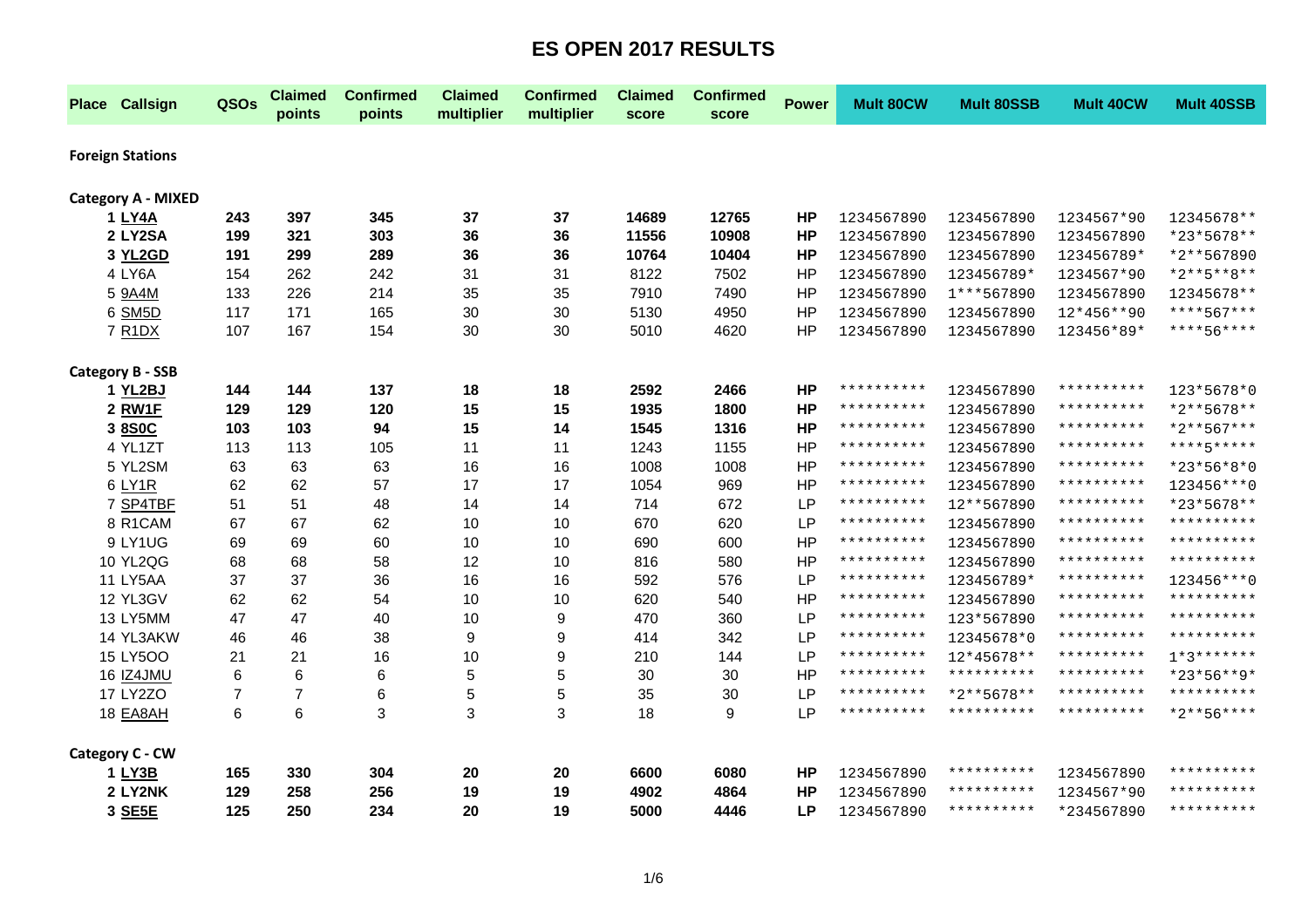| <b>Place</b> | <b>Callsign</b> | QSOs           | <b>Claimed</b><br>points | <b>Confirmed</b><br>points | <b>Claimed</b><br>multiplier | <b>Confirmed</b><br>multiplier | <b>Claimed</b><br>score | <b>Confirmed</b><br>score | <b>Power</b> | <b>Mult 80CW</b> | <b>Mult 80SSB</b>   | Mult 40CW       | <b>Mult 40SSB</b>   |
|--------------|-----------------|----------------|--------------------------|----------------------------|------------------------------|--------------------------------|-------------------------|---------------------------|--------------|------------------|---------------------|-----------------|---------------------|
|              | 4 EU8F          | 111            | 222                      | 200                        | 19                           | 19                             | 4218                    | 3800                      | <b>LP</b>    | 1234567*90       | **********          | 1234567890      | **********          |
|              | 5 SM6EWB        | 74             | 148                      | 144                        | 18                           | 18                             | 2664                    | 2592                      | <b>LP</b>    | 123*567*90       | **********          | 1234567890      | **********          |
|              | 6 LY2K          | 52             | 104                      | 94                         | 20                           | 20                             | 2080                    | 1880                      | <b>HP</b>    | 1234567890       | * * * * * * * * * * | 1234567890      | * * * * * * * * * * |
|              | 7 S58K          | 80             | 160                      | 144                        | 12                           | 12                             | 1920                    | 1728                      | <b>HP</b>    | $*2***5****$     | * * * * * * * * * * | 1234567890      | * * * * * * * * * * |
|              | 8 RD1AP         | 82             | 164                      | 154                        | 11                           | 11                             | 1804                    | 1694                      | <b>LP</b>    | 1234567890       | * * * * * * * * * * | ****5*****      | * * * * * * * * * * |
|              | 9 R1QE          | 43             | 86                       | 82                         | 19                           | 19                             | 1634                    | 1558                      | <b>LP</b>    | 1234567*90       | * * * * * * * * * * | 1234567890      | **********          |
|              | 10 SM5IMO       | 51             | 102                      | 100                        | 15                           | 15                             | 1530                    | 1500                      | <b>LP</b>    | 1234567890       | * * * * * * * * * * | $***4567*9*$    | * * * * * * * * * * |
|              | <b>11 OH5UQ</b> | 70             | 140                      | 126                        | 12                           | 11                             | 1680                    | 1386                      | <b>LP</b>    | 1234567890       | **********          | ****5*****      | * * * * * * * * * * |
|              | 12 SA0BXV       | 57             | 114                      | 110                        | 10                           | 10                             | 1140                    | 1100                      | <b>LP</b>    | 1234567890       | **********          | **********      | **********          |
|              | <b>13 RN3S</b>  | 40             | 80                       | 78                         | 12                           | 12                             | 960                     | 936                       | <b>LP</b>    | $*2***5****$     | **********          | 1234567890      | * * * * * * * * * * |
|              | 14 YT7KM        | 48             | 96                       | 86                         | 10                           | 10                             | 960                     | 860                       | <b>LP</b>    | **********       | **********          | 1234567890      | * * * * * * * * * * |
|              | 15 OH2PM        | 22             | 44                       | 44                         | 17                           | 17                             | 748                     | 748                       | HP           | 12345678*0       | **********          | 12345*7*90      | **********          |
|              | <b>16 LY3CY</b> | 33             | 66                       | 66                         | 11                           | 11                             | 726                     | 726                       | HP           | 1234567890       | **********          | ****5*****      | **********          |
|              | 17 D1WW         | 40             | 80                       | 76                         | $\boldsymbol{9}$             | 9                              | 720                     | 684                       | <b>LP</b>    | ****5*****       | **********          | 1234567**0      | **********          |
|              | 18 LY2J         | 32             | 64                       | 58                         | 12                           | 11                             | 768                     | 638                       | HP           | 12345*7890       | **********          | $***4***4***9*$ | * * * * * * * * * * |
|              | 19 UA6HFI       | 32             | 64                       | 62                         | 10                           | 10                             | 640                     | 620                       | <b>LP</b>    | **********       | * * * * * * * * * * | 1234567890      | * * * * * * * * * * |
|              | 20 HA3FMR       | 22             | 44                       | 40                         | 15                           | 15                             | 660                     | 600                       | <b>LP</b>    | $*2**567*90$     | * * * * * * * * * * | 1234567*90      | **********          |
|              | 21 LY7M         | 20             | 40                       | 36                         | 14                           | 13                             | 560                     | 468                       | HP           | 12345**890       | **********          | $1***567*9*$    | * * * * * * * * * * |
|              | 22 YL2PP        | 22             | 44                       | 44                         | 10                           | 10                             | 440                     | 440                       | <b>LP</b>    | 1234567890       | **********          | **********      | **********          |
|              | 23 E79D         | 31             | 62                       | 48                         | 10                           | 9                              | 620                     | 432                       | <b>LP</b>    | **********       | * * * * * * * * * * | 1234567*90      | * * * * * * * * * * |
|              | <b>24 EI5KF</b> | 24             | 48                       | 38                         | 13                           | 11                             | 624                     | 418                       | <b>HP</b>    | $*2***7*9*$      | * * * * * * * * * * | 123*567*90      | * * * * * * * * * * |
|              | 25 RA3XCZ       | 19             | 38                       | 34                         | 13                           | 11                             | 494                     | 374                       | <b>LP</b>    | $*2*45*7***$     | **********          | $*2*4567*90$    | **********          |
|              | 26 YP5A         | 19             | 38                       | 36                         | 10                           | 10                             | 380                     | 360                       | <b>HP</b>    | **********       | * * * * * * * * * * | 1234567890      | * * * * * * * * * * |
|              | 27 OH6BA        | 22             | 44                       | 42                         | 8                            | 8                              | 352                     | 336                       | <b>LP</b>    | 12345*7*90       | * * * * * * * * * * | **********      | * * * * * * * * * * |
|              | 28 SD1A         | 16             | 32                       | 32                         | 10                           | 10                             | 320                     | 320                       | <b>LP</b>    | 1234567*90       | **********          | ****5*****      | * * * * * * * * * * |
|              | 29 SM0Y         | 15             | 30                       | 30                         | 10                           | 10                             | 300                     | 300                       | <b>LP</b>    | 1234567***       | **********          | $*2***56****$   | **********          |
|              | 30 Z35F         | 16             | 32                       | 30                         | 9                            | 9                              | 288                     | 270                       | <b>LP</b>    | **********       | **********          | 1234567*90      | * * * * * * * * * * |
|              | 31 SM7CIL       | 13             | 26                       | 26                         | 9                            | 9                              | 234                     | 234                       | <b>LP</b>    | **********       | **********          | 123456789*      | **********          |
|              | 32 SQ9S         | 14             | 28                       | 24                         | 9                            | 9                              | 252                     | 216                       | LP           | **********       | **********          | 12345*7890      | **********          |
|              | 33 LZ5EE        | 12             | 24                       | 24                         | 8                            | 8                              | 192                     | 192                       | <b>LP</b>    | **********       | **********          | 12*4567*90      | * * * * * * * * * * |
|              | 34 YL2AQ        | 21             | 42                       | 24                         | 8                            | $\overline{7}$                 | 336                     | 168                       | HP           | 12345*78**       | **********          | **********      | * * * * * * * * * * |
|              | 35 SP5WA        | 13             | 26                       | 20                         | 8                            | 8                              | 208                     | 160                       | <b>HP</b>    | **********       | **********          | 12345*789*      | **********          |
|              | 36 YO3GNF       | 11             | 22                       | 20                         | 7                            | 7                              | 154                     | 140                       | HP           | **********       | * * * * * * * * * * | 12**5678*0      | * * * * * * * * * * |
|              | 37 D1M          | $\overline{7}$ | 14                       | 12                         | 4                            | 4                              | 56                      | 48                        | LP           | **********       | **********          | ****567**0      | * * * * * * * * * * |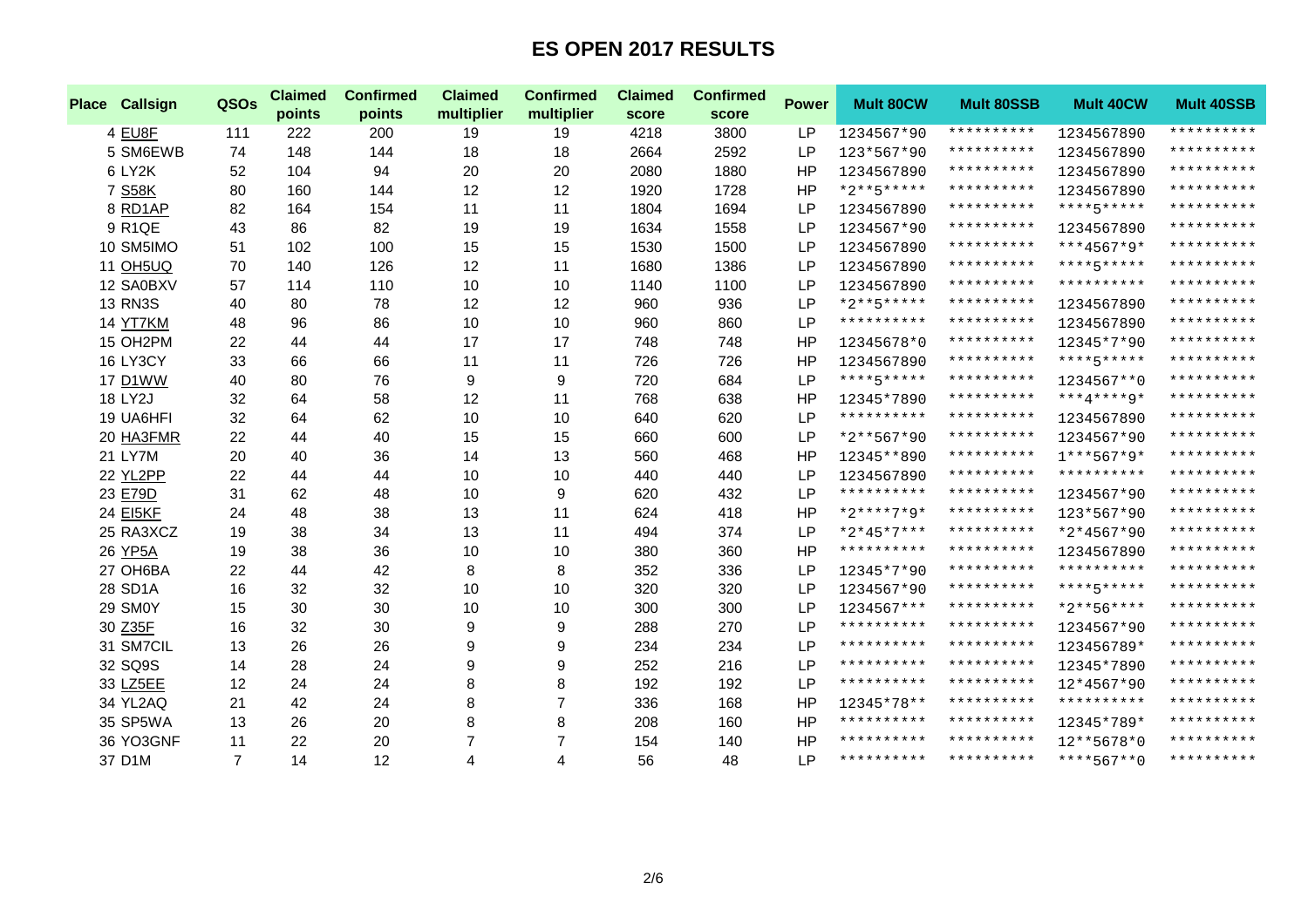| <b>Place Callsign</b>   | QSOs | <b>Claimed</b><br>points | <b>Confirmed</b><br>points | <b>Claimed</b><br>multiplier | <b>Confirmed</b><br>multiplier | <b>Claimed</b><br>score | <b>Confirmed</b><br>score | <b>Power</b> | <b>Mult 80CW</b> | <b>Mult 80SSB</b>       | <b>Mult 40CW</b> | <b>Mult 40SSB</b>   |
|-------------------------|------|--------------------------|----------------------------|------------------------------|--------------------------------|-------------------------|---------------------------|--------------|------------------|-------------------------|------------------|---------------------|
| Category D - LP         |      |                          |                            |                              |                                |                         |                           |              |                  |                         |                  |                     |
| 1 LY4L                  | 184  | 306                      | 280                        | 36                           | 35                             | 11016                   | 9800                      | <b>LP</b>    | 1234567890       | 1234567890              | 1234567*90       | $12345*7***$        |
| 2 YL2PJ                 | 167  | 256                      | 242                        | 25                           | 24                             | 6400                    | 5808                      | <b>LP</b>    | 1234567890       | 1234567890              | $***45*7*9*$     | * * * * * * * * * * |
| 3 YL3FW                 | 114  | 195                      | 189                        | 22                           | 22                             | 4290                    | 4158                      | LР           | 1234567890       | 12*4567890              | ***45*7***       | * * * * * * * * * * |
| 4 YL3AD                 | 115  | 173                      | 147                        | 27                           | 25                             | 4671                    | 3675                      | LP           | 1234567890       | 1234567890              | *2*45*7*9*       | * * * * * * * * * * |
| 5 RA3Y                  | 67   | 122                      | 112                        | 24                           | 22                             | 2928                    | 2464                      | <b>LP</b>    | $1**4567*90$     | $12***6****$            | 1234567*90       | $1***67***$         |
| 6 EW6M                  | 92   | 131                      | 120                        | 21                           | 19                             | 2751                    | 2280                      | <b>LP</b>    | 123456789*       | 12*4567890              | ****5*****       | * * * * * * * * * * |
| 7 LY2CX                 | 71   | 109                      | 103                        | 20                           | 19                             | 2180                    | 1957                      | <b>LP</b>    | 1234567890       | 123*56789*              | ***4******       | **********          |
| 8 SE4E                  | 51   | 88                       | 84                         | 23                           | 22                             | 2024                    | 1848                      | <b>LP</b>    | 1234567*90       | ****567890              | *2*4567*9*       | $****6***$          |
| 9 YL2II                 | 40   | 60                       | 48                         | 19                           | 17                             | 1140                    | 816                       | <b>LP</b>    | 123*56**90       | 1234567890              | **********       | * * * * * * * * * * |
| 10 RA3DJA               | 26   | 50                       | 50                         | 11                           | 11                             | 550                     | 550                       | LP           | **********       | **********              | 1234567*90       | $***3***6****$      |
| <b>11 R4YY</b>          | 20   | 36                       | 31                         | 13                           | 12                             | 468                     | 372                       | LP           | **********       | **********              | 12*4567890       | $*2***6***9*$       |
| 12 EU6AA                | 10   | 18                       | 18                         | 8                            | 8                              | 144                     | 144                       | <b>LP</b>    | $12*45***90$     | $***$ * * * 5 * * 8 * * | **********       | **********          |
| 13 LY2BAA               | 11   | 21                       | 20                         | 8                            | $\overline{7}$                 | 168                     | 140                       | <b>LP</b>    | 12345*7*9*       | **********              | **********       | * * * * * * * * * * |
| 14 ON3ND                | 10   | 16                       | 15                         | 9                            | 8                              | 144                     | 120                       | <b>LP</b>    | **********       | **********              | $12*45*7***$     | $*23*5***$          |
| 15 OF1SIC               | 4    | $\overline{7}$           | 6                          | 3                            | $\overline{c}$                 | 21                      | 12                        | LP           | $**34******$     | **********              | **********       | **********          |
| <b>Category E - QRP</b> |      |                          |                            |                              |                                |                         |                           |              |                  |                         |                  |                     |
| 1 RW3AI                 | 91   | 156                      | 150                        | 23                           | 23                             | 3588                    | 3450                      | QRP          | $*2*4567*9*$     | **********              | 1234567890       | 12**56789*          |
| 2 S51Z                  | 53   | 105                      | 103                        | 15                           | 15                             | 1575                    | 1545                      | QRP          | $*2**5*7**0$     | **********              | 1234567890       | *****6****          |
| 3 OH5LP                 | 35   | 70                       | 66                         | 10                           | 10                             | 700                     | 660                       | QRP          | 1234567890       | **********              | **********       | * * * * * * * * * * |
| Category F - Multi Op   |      |                          |                            |                              |                                |                         |                           |              |                  |                         |                  |                     |
| 1 LY2BMX                | 148  | 235                      | 217                        | 22                           | 22                             | 5170                    | 4774                      | <b>LP</b>    | 1234567890       | 1234567890              | ***45*****       | * * * * * * * * * * |
| 2 YL1XN                 | 95   | 95                       | 81                         | 11                           | 10                             | 1045                    | 810                       | <b>LP</b>    | **********       | 1234567890              | **********       | * * * * * * * * * * |
| <b>Category G - SWL</b> |      |                          |                            |                              |                                |                         |                           |              |                  |                         |                  |                     |
| 1 SP4-208               | 30   | 58                       | 38                         | 12                           | 10                             | 696                     | 380                       | <b>SWL</b>   | 12345*78**       | ****5*****              | ***45*****       | **********          |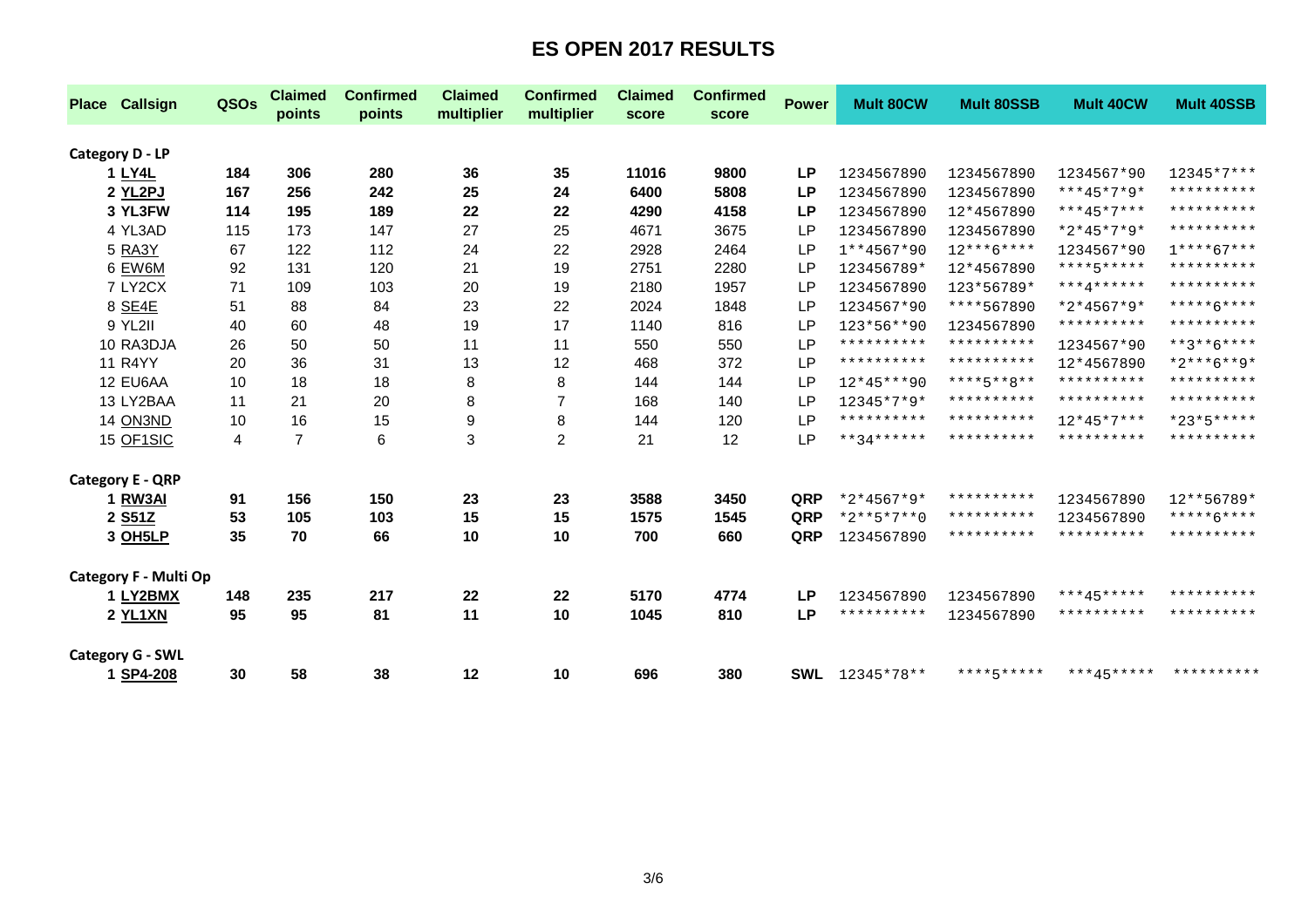|                    | <b>Place Callsign</b>     | QSOs | <b>Claimed</b><br>points | <b>Confirmed</b><br>points | <b>Claimed</b><br>multiplier | <b>Confirmed</b><br>multiplier | <b>Claimed</b><br>score | <b>Confirmed</b><br>score | <b>Power</b> | <b>Mult 80CW</b> | <b>Mult 80SSB</b> | <b>Mult 40CW</b> | <b>Mult 40SSB</b>   |
|--------------------|---------------------------|------|--------------------------|----------------------------|------------------------------|--------------------------------|-------------------------|---------------------------|--------------|------------------|-------------------|------------------|---------------------|
| <b>ES Stations</b> |                           |      |                          |                            |                              |                                |                         |                           |              |                  |                   |                  |                     |
|                    | <b>Category A - MIXED</b> |      |                          |                            |                              |                                |                         |                           |              |                  |                   |                  |                     |
|                    | 1 ES5TV                   | 550  | 912                      | 829                        | 36                           | 36                             | 32832                   | 29844                     | <b>HP</b>    | 1234*67890       | 1234*67890        | 1234*67890       | 1234*67890          |
|                    | 2 ES7GM                   | 536  | 858                      | 808                        | 36                           | 35                             | 30888                   | 28280                     | <b>HP</b>    | 123456*890       | 123456*890        | 123456*890       | *23456*890          |
|                    | 3 ES2MC                   | 463  | 740                      | 716                        | 36                           | 36                             | 26640                   | 25776                     | <b>HP</b>    | 1*34567890       | 1*34567890        | 1*34567890       | 1*34567890          |
|                    | 4 ES0DJ                   | 340  | 568                      | 542                        | 30                           | 30                             | 17040                   | 16260                     | HP           | 123456789*       | 12345678**        | 123*567***       | *23*56789*          |
|                    | 5 ES4NY                   | 273  | 468                      | 441                        | 27                           | 27                             | 12636                   | 11907                     | LP           | 123*567890       | 123*567890        | $*2**567*9*$     | *2**567***          |
|                    | 6 ES5QA                   | 287  | 438                      | 402                        | 22                           | 21                             | 9636                    | 8442                      | LP           | 1234*67890       | 1234*67890        | *****67***       | ******7***          |
|                    | 7 ES7MA                   | 251  | 426                      | 411                        | 20                           | 20                             | 8520                    | 8220                      | LP           | 123456**90       | 123456*890        | ****5*****       | ****5***9*          |
|                    | 8 ES1BH                   | 265  | 409                      | 375                        | 18                           | 18                             | 7362                    | 6750                      | HP           | *2345*78*0       | *2*45678*0        | *2******9*       | *2**5*****          |
|                    | 9 ES4OJ                   | 140  | 263                      | 210                        | 17                           | 16                             | 4471                    | 3360                      | HP           | 123*567890       | $12***567***$     | ****5*7***       | * * * * * * * * * * |
|                    | <b>Category B - SSB</b>   |      |                          |                            |                              |                                |                         |                           |              |                  |                   |                  |                     |
|                    | 1 ES5RW                   | 227  | 227                      | 215                        | 15                           | 14                             | 3405                    | 3010                      | HP           | **********       | 1234*67890        | **********       | *23**678**          |
|                    | 2 ES6PA                   | 219  | 219                      | 207                        | 14                           | 14                             | 3066                    | 2898                      | <b>LP</b>    | **********       | 12345*7890        | **********       | *2**5*789*          |
|                    | 3 ES6QC                   | 228  | 228                      | 212                        | 11                           | 11                             | 2508                    | 2332                      | <b>HP</b>    | **********       | 12345*7890        | **********       | *2**5*****          |
|                    | 4 ES8GP                   | 178  | 178                      | 167                        | 13                           | 13                             | 2314                    | 2171                      | HP           | **********       | 1234567**0        | **********       | $*2**567**0$        |
|                    | 5 ES6RMR                  | 201  | 201                      | 190                        | 11                           | 11                             | 2211                    | 2090                      | LP           | **********       | 12345*7890        | **********       | ****5*7***          |
|                    | 6 ES1ACS                  | 190  | 190                      | 174                        | 11                           | 9                              | 2090                    | 1566                      | LP           | **********       | *2*4567890        | **********       | *2********          |
|                    | 7 ES7RIX                  | 166  | 166                      | 139                        | 9                            | 9                              | 1494                    | 1251                      | HP           | **********       | 123456*890        | **********       | * * * * * * * * * * |
|                    | 8 ES8AY                   | 171  | 171                      | 131                        | 9                            | 9                              | 1539                    | 1179                      | <b>LP</b>    | **********       | 1234567*90        | **********       | * * * * * * * * * * |
|                    | 9 ES0IA                   | 142  | 142                      | 123                        | 9                            | 9                              | 1278                    | 1107                      | LP           | **********       | 123456789*        | **********       | * * * * * * * * * * |
|                    | 10 ES0TJC                 | 106  | 106                      | 100                        | 10                           | 10                             | 1060                    | 1000                      | LP           | **********       | 123456789*        | **********       | ****5*****          |
|                    | 11 ES6QZ                  | 106  | 106                      | 96                         | 9                            | 9                              | 954                     | 864                       | <b>HP</b>    | **********       | 12*45*7890        | **********       | ****5*****          |
|                    | 12 ES5RIM                 | 80   | 80                       | 72                         | 13                           | 12                             | 1040                    | 864                       | <b>LP</b>    | **********       | 1234*67890        | **********       | $*2***67***$        |
|                    | 13 ES1QX                  | 89   | 89                       | 78                         | 9                            | 9                              | 801                     | 702                       | HP           | **********       | *234567890        | **********       | **********          |
|                    | 14 ES7KEW                 | 85   | 85                       | 77                         | 9                            | 9                              | 765                     | 693                       | <b>LP</b>    | **********       | 123456*890        | **********       | **********          |
|                    | 15 ES5TF                  | 76   | 76                       | 74                         | 9                            | 9                              | 684                     | 666                       | QRP          | **********       | 1234*67890        | **********       | **********          |
|                    | <b>16 ES1LS</b>           | 79   | 79                       | 76                         | 9                            | 8                              | 711                     | 608                       | <b>LP</b>    | **********       | *2345678*0        | **********       | **********          |
|                    | 17 ES8KRI                 | 67   | 67                       | 58                         | 9                            | 9                              | 603                     | 522                       | HP           | **********       | 1234567*90        | **********       | **********          |
|                    | 18 ES4RLH                 | 40   | 40                       | 38                         | 8                            | 8                              | 320                     | 304                       | <b>LP</b>    | **********       | 12**567890        | **********       | * * * * * * * * * * |
|                    | 19 ES3RFL                 | 25   | 25                       | 20                         | 8                            | 7                              | 200                     | 140                       | <b>LP</b>    | **********       | 12*456*8*0        | **********       | * * * * * * * * * * |
|                    | <b>20 ES8SX</b>           | 17   | 17                       | 14                         | $\overline{c}$               | $\overline{2}$                 | 34                      | 28                        | LP           | **********       | **********        | **********       | ****5*7***          |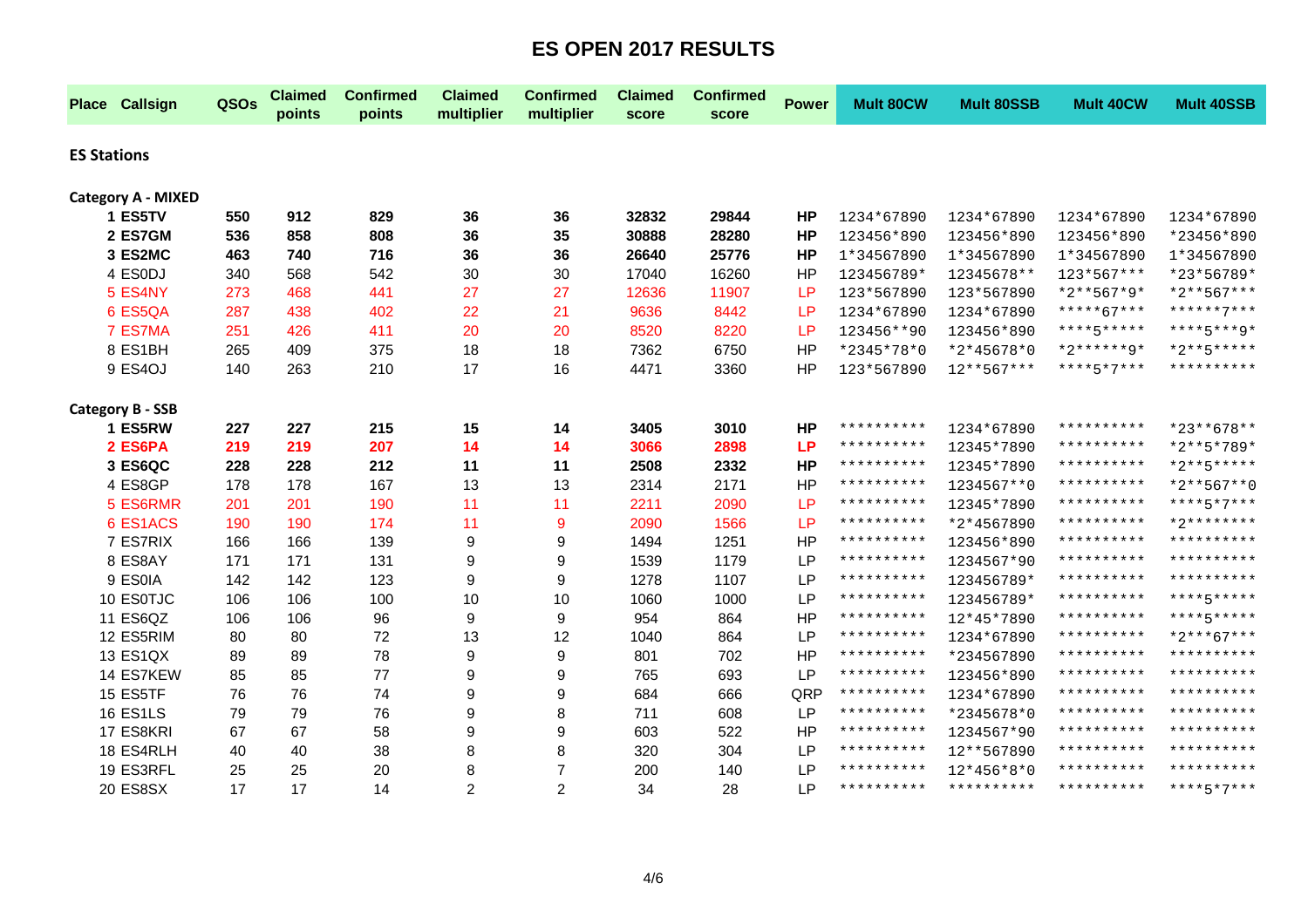| <b>Place Callsign</b>       | QSOs | <b>Claimed</b><br>points | <b>Confirmed</b><br>points | <b>Claimed</b><br>multiplier | <b>Confirmed</b><br>multiplier | <b>Claimed</b><br>score | <b>Confirmed</b><br>score | <b>Power</b> | <b>Mult 80CW</b>    | <b>Mult 80SSB</b>   | <b>Mult 40CW</b> | <b>Mult 40SSB</b>   |
|-----------------------------|------|--------------------------|----------------------------|------------------------------|--------------------------------|-------------------------|---------------------------|--------------|---------------------|---------------------|------------------|---------------------|
| Category C - CW             |      |                          |                            |                              |                                |                         |                           |              |                     |                     |                  |                     |
| 1 ES2RR                     | 262  | 524                      | 492                        | 17                           | 17                             | 8908                    | 8364                      | LP           | 1*34567890          | **********          | 1*34567*90       | **********          |
| 2 ES1TU                     | 253  | 506                      | 488                        | 17                           | 17                             | 8602                    | 8296                      | LP           | *234567890          | **********          | *234567*90       | **********          |
| 3 ES4RD                     | 272  | 544                      | 518                        | 16                           | 16                             | 8704                    | 8288                      | HP           | 123*567890          | **********          | $123*567*9*$     | **********          |
| 4 ES5EP                     | 252  | 504                      | 492                        | 17                           | 16                             | 8568                    | 7872                      | LP           | 1234*67890          | **********          | *234*67*90       | **********          |
| 5 ES3VI                     | 204  | 408                      | 386                        | 17                           | 17                             | 6936                    | 6562                      | HP           | 12*4567890          | **********          | 12*4567*90       | **********          |
| 6 ES1CN                     | 236  | 472                      | 436                        | 14                           | 14                             | 6608                    | 6104                      | HP           | *234567890          | **********          | $*23*5*7*9*$     | **********          |
| 7 ES3BM                     | 157  | 314                      | 292                        | 15                           | 14                             | 4710                    | 4088                      | <b>LP</b>    | 12*45*7890          | **********          | $*2**567*90$     | **********          |
| 8 ES3CC                     | 194  | 388                      | 318                        | 13                           | 12                             | 5044                    | 3816                      | QRP          | 12*45678*0          | **********          | $***567*9*$      | * * * * * * * * * * |
| 9 ES8DH                     | 132  | 264                      | 248                        | 12                           | 12                             | 3168                    | 2976                      | LP           | 12345*7*9*          | **********          | $*2**567*9*$     | **********          |
| 10 ES3RY                    | 83   | 166                      | 160                        | 12                           | 12                             | 1992                    | 1920                      | <b>LP</b>    | 12*4567890          | **********          | $*2***5*7***$    | * * * * * * * * * * |
| <b>11 ES8CO</b>             | 58   | 116                      | 106                        | 9                            | 9                              | 1044                    | 954                       | <b>LP</b>    | 1234567*90          | **********          | **********       | **********          |
| 12 ES3BQ                    | 56   | 112                      | 98                         | 9                            | 9                              | 1008                    | 882                       | HP           | 12*4567890          | **********          | **********       | **********          |
| 13 ES5DB                    | 80   | 160                      | 140                        | $\overline{7}$               | 6                              | 1120                    | 840                       | LP           | $1234***78**$       | **********          | **********       | **********          |
| 14 ES0NW                    | 56   | 112                      | 102                        | $\overline{7}$               | 5                              | 784                     | 510                       | LP           | $12***5****$        | **********          | $***3***6****$   | **********          |
| <b>15 ES4RX</b>             | 21   | 42                       | 40                         | 3                            | 3                              | 126                     | 120                       | HP           | $1***5*7***$        | **********          | **********       | **********          |
| Category D - Multi Operator |      |                          |                            |                              |                                |                         |                           |              |                     |                     |                  |                     |
| 1 ES9C                      | 397  | 643                      | 601                        | 31                           | 31                             | 19933                   | 18631                     | <b>HP</b>    | 12345678*0          | 12345678*0          | 12345678**       | $*2**567**0$        |
| 2 ES6Q                      | 340  | 562                      | 525                        | 32                           | 32                             | 17984                   | 16800                     | HP           | 12345*7890          | 12345*7890          | 12345*7890       | $*2*45*7**0$        |
| 3 ES5YG                     | 206  | 305                      | 284                        | 18                           | 18                             | 5490                    | 5112                      | <b>LP</b>    | 1234*67890          | 1234*67890          | **********       | * * * * * * * * * * |
| 4 ES1S/2                    | 107  | 160                      | 127                        | 20                           | 19                             | 3200                    | 2413                      | HP           | $1*3456*89*$        | 1*34567890          | **********       | $1***56***$         |
| 5 ES20                      | 204  | 204                      | 180                        | 12                           | 12                             | 2448                    | 2160                      | LP           | **********          | 1*34567890          | **********       | $1***5*7***$        |
| 6 ES40                      | 128  | 128                      | 124                        | 11                           | 11                             | 1408                    | 1364                      | <b>LP</b>    | * * * * * * * * * * | 123*567890          | **********       | $*2***7***$         |
| 7 ES9A                      | 124  | 247                      | 203                        | 6                            | 6                              | 1482                    | 1218                      | LP           | **********          | * * * * * * * * * * | 123*56****       | $1**********$       |
| <b>8 ES1N</b>               | 110  | 110                      | 107                        | 10                           | 10                             | 1100                    | 1070                      | LP           | **********          | *234567890          | **********       | $*2********$        |
| 9 ES1XQ                     | 80   | 80                       | 67                         | 10                           | 10                             | 800                     | 670                       | <b>HP</b>    | * * * * * * * * * * | *234567890          | **********       | ********0*          |
| <b>Category E - SWL</b>     |      |                          |                            |                              |                                |                         |                           |              |                     |                     |                  |                     |
| 1 ES5NHC                    | 40   | 43                       | 42                         | 11                           | 10                             | 473                     | 420                       | <b>SWL</b>   | $***3***8**$        | 1234567890          | **********       | **********          |